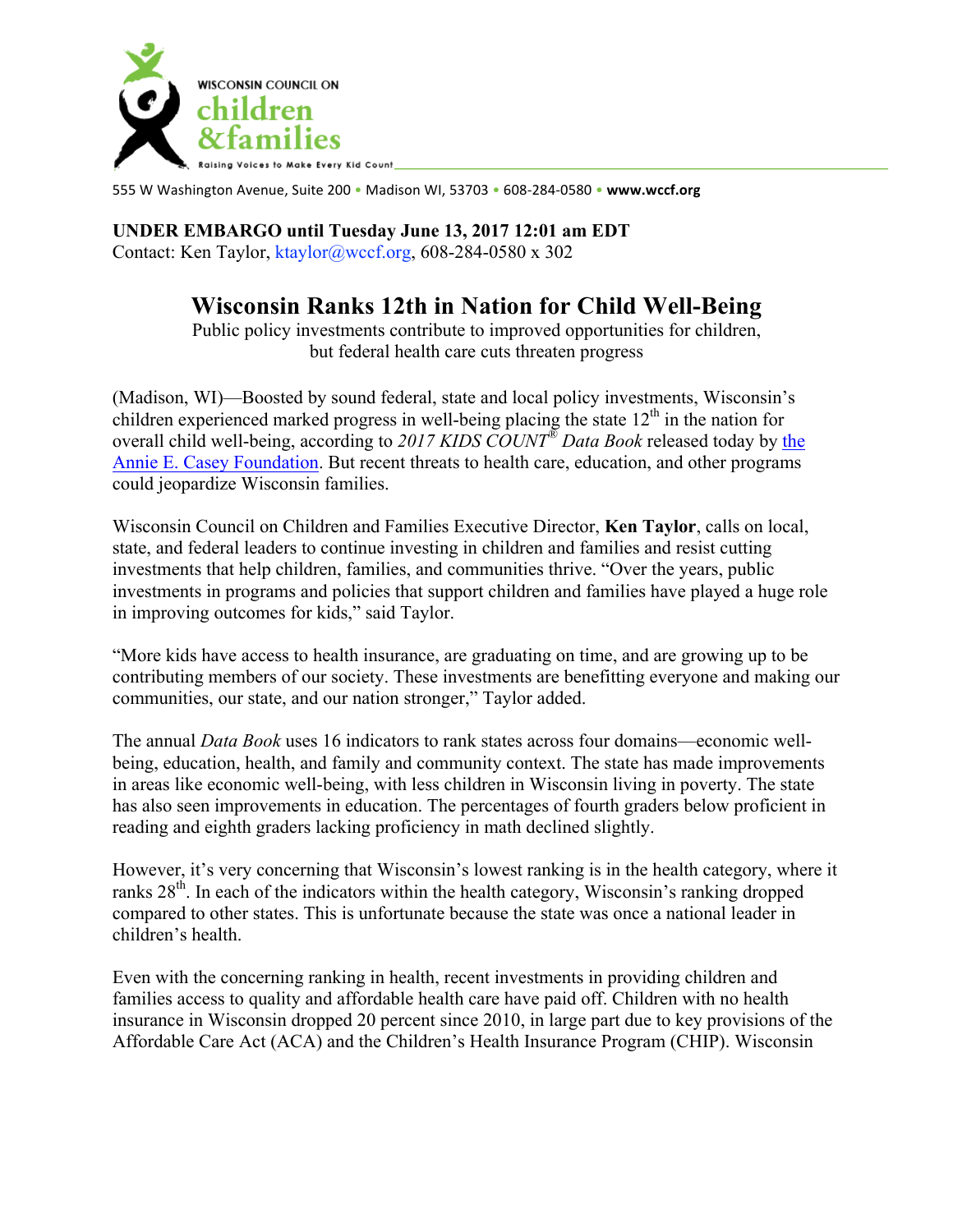may have seen even stronger gains had it accepted federal support to expand Medicaid, which is one of the reasons other states have surpassed Wisconsin.

**Dr. Ken Loving**, CEO of Access Community Health Centers, warns that backtracking on gains made in health care could put the well-being of children at risk. "We've made great strides in health care by getting more kids the health coverage they deserve. This means more kids are getting regular check-ups, seeing a doctor when they're ill, and parents are also getting care so they can focus on providing for their children," Loving said. "Making cuts to programs that provide children and families with access to health care is going to take our communities and state backwards. A healthy child will fare better in school and in life."

Despite gains in health care, 46,000 children in Wisconsin still remain uninsured. The number of uninsured children in Wisconsin could fill every seat in Milwaukee's Miller Park with an excess of 3,800 kids. In addition, the uninsured rates in the state aren't evenly distributed by race. While over two-thirds of the uninsured children in Wisconsin are white, Native American children are three times as likely to be uninsured and Latino children twice as likely to be uninsured than their white peers.

Much more work must be done in Wisconsin to specifically address the disparity rates in health insurance coverage among children of color. **Dr. Christine Athmann** of UW Health and assistant director of the Native American Center for Health Professions, believes that filling the health care gaps among Native American children should be a priority for policymakers, health care advocates, and health professionals.

"Despite being the only population legally guaranteed health care in this country by way of treaty rights, Native Americans and their children continue to have limited access to quality and affordable health care and suffer significant health disparities compared to the majority population," said Athmann.

Athmann added, "The Indian Health Service (IHS), the main provider of health care to Native people, considerably lags in funding compared to other government funded health care programs including Medicare, Medicaid and the Veterans Administration. Additionally, urban Indian health clinics receive minimal funding from IHS despite more than 60% of Native Americans living within urban communities and off the reservation. Better access to preventative and mental health services are first steps at addressing health issues and disparities and ensuring that Native American children can live healthy and productive lives."

To ensure that Wisconsin's kids are healthy and can reach their full potential, the Wisconsin Council on Children and Families strongly urges state and federal policymakers to invest in the following areas:

- **Health** The state should not reverse the progress Wisconsin is making on providing more children with health insurance. Policymakers should be making it easier to get insured, not more difficult.
- **Education** Investing in education, particularly in the early years, can position a child for success in school and in life.